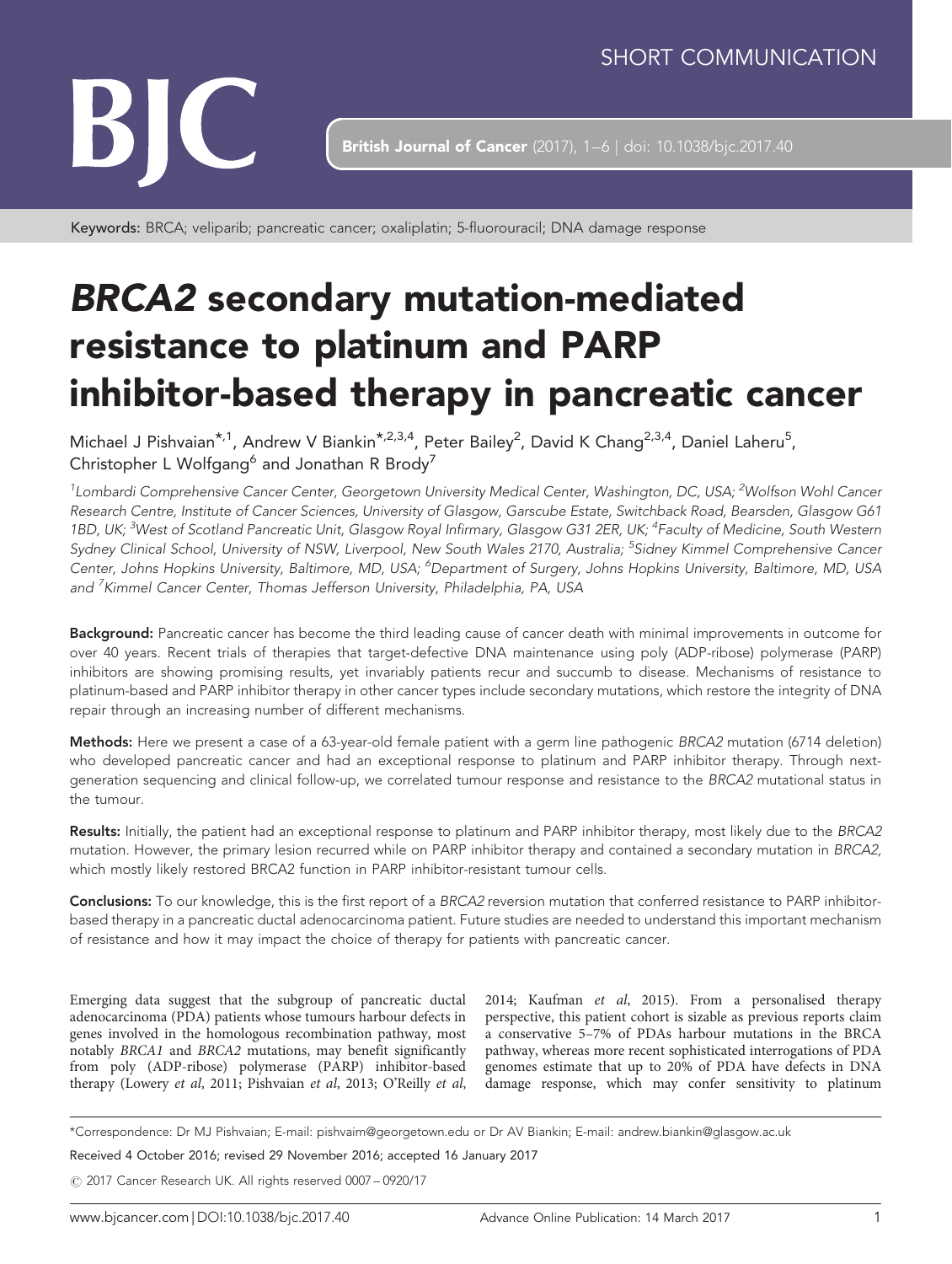therapy and drugs that specifically target these mechanisms (PARP, ATR, and Wee1 inhibitors; [Waddell](#page-5-0) et al, 2015; [Bailey](#page-3-0) et al[, 2016](#page-3-0)). In fact, ongoing clinical trials have revealed that patients with BRCA-mutated PDAs are experiencing progressionfree survival times of 12 months or more, with frank response rates of over 50%. Unfortunately these patients' tumours eventually develop resistance to PARP inhibitor-based therapy.

Pancreatic ductal adenocarcinoma cells altered in the DNA repair genes, BRCA2, FANCC, and G (labelled as 'BRCA-deficient'), are all hypersensitive to inter-strand cross-linking agents and platinum-based drugs in in vitro and in vivo models ([van der](#page-5-0) [Heijden](#page-5-0) et al, 2005). Ashworth and colleagues showed that cells deficient in genes involved in homologous recombination repair pathway of double-stranded breaks (including BRCA1, BRCA2, RAD51, RAD54, DSS1, RPA1, NBS1, ATR, ATM, CHK1, CHK2, FANCD2, FANCA, or FANCC) are also hypersensitive to PARP inhibitors ([Farmer](#page-4-0) et al, 2005; [McCabe](#page-4-0) et al, 2006). Hence, PARP inhibitors are being investigated as a therapeutic option for various cancers disrupted in the BRCA pathway, and the PARP inhibitor olaparib (Lynparza, Astra Zeneca, Cambridge, UK) was recently approved for BRCA-mutated ovarian cancer.

Poly (ADP-ribose) polymerase is a nuclear enzyme that plays a critical role in the repair of DNA damage [\(McCabe](#page-4-0) et al, 2006; [Donawho](#page-4-0) et al, 2007; [Kummar](#page-4-0) et al, 2009). Thus, PARP inhibition results in less efficient DNA repair following a cytotoxic insult. Consequently, PARP inhibitors act as sensitising agents for a variety of DNA-damaging chemotherapeutic agents and with radiotherapy. Veliparib (ABT-888, Abbvie Inc., Lake Bluff, IL, USA) is a PARP inhibitor that has proven in vivo activity ([Kummar](#page-4-0) et al, 2009), and increases the sensitivity of tumour cells to chemotherapy, including cisplatin, irinotecan, and temozolomide, and to radiation ([Curtin](#page-4-0) et al, 2004; [DePinho and Polyak,](#page-4-0) [2004](#page-4-0); [Langelier](#page-4-0) et al, 2008; [Sharpless and DePinho, 2004\)](#page-4-0). Thus, there are currently dozens of ongoing clinical trials of PARP inhibitor-based combination therapies (Clinical trials.gov).

Since the mid-2000s, PARP inhibitor-based therapies have shown promising results in patients with BRCA-mutated cancers ([Audeh](#page-3-0) et al, 2010; Fong et al[, 2010;](#page-4-0) Tutt et al[, 2010;](#page-5-0) [Gelmon](#page-4-0) et al, [2011](#page-4-0); [Lowery](#page-4-0) et al, 2011; Kaye et al[, 2012](#page-4-0); [Ledermann](#page-4-0) et al, 2012; [Sandhu](#page-4-0) et al, 2013; [Kaufman](#page-4-0) et al, 2015; [Mateo](#page-4-0) et al, 2015; [Oza](#page-4-0) et al[, 2015\)](#page-4-0). For example, Audeh et al [\(2010\)](#page-3-0) demonstrated that patients with BRCA-mutated recurrent ovarian cancer had a 33% response rate to single agent olaparib dosed at 400 mg twice daily. Similar results were published by Fong et al [\(2010\)](#page-4-0), though in their cohort of BRCA-mutated ovarian cancer patients, the response rate in platinum-sensitive disease was 61%. Herein, we present a case report of a PDA patient with a germ line BRCA2 mutation who was selected for PARP inhibitor-based therapy.

#### METHODS AND RESULTS

Our patient is a 63-year-old female who was diagnosed with pancreatic cancer when she initially presented with nausea, vomiting, abdominal pain, and jaundice in April 2014. She had a strong family history of cancer, with her brother having had breast cancer, and her mother having breast cancer and uterine cancer, and her father having prostate cancer. The patient had previously chosen to undergo germ line testing (from a buccal swab) through Myriad on 22 April 2010, which demonstrated a deleterious 6714 deletion mutation in BRCA2. An MRI on 03 April 2014 revealed a  $1.7 \times 2.1$  cm mass in the head of the pancreas, and the patient was referred to Johns Hopkins University Hospital for evaluation. A pancreas protocol CT scan obtained for staging revealed a localised tumour with no vessel involvement. She enroled in a preoperative trial of a short course of vaccine (GVAX) therapy with 7

days of oral cyclophosphamide (50 mg daily) pre-operatively. Then on 01 May 2014, the patient underwent surgical exploration for an intended pancreaticoduodenectomy. Unfortunately, intra-operatively, she was found to have metastatic disease to the liver, which was proven on an intraoperative frozen section. The liver lesion was excised and sent to Foundation Medicine for next-generation sequencing of cancer-related genes (Foundation ONE test), the results of which revealed a pathogenic BRCA2 mutation (c.6486\_6489delACAA p.K2162fs\*5), a four base pair deletion that resulted in a premature STOP codon [\(Figure 2](#page-3-0)). Careful review of the BRCA2 mutation identified in the tumour specimen by Foundation Medicine (and discussion with Foundation Medicine) have confirmed that the specific mutation was the same as the patient's germ line BRCA2 mutation identified on the buccal swab. Of note, an assessment of the mutational allele frequency (MAF) revealed that the MAF of the BRCA2 mutation was 61% – thus a higher allele frequency than would be expected for a purely heterozygous state, and suggesting that there was loss of heterozygosity in a portion of the cancer cells. However, because the tested sample was not of isolated tumour cells, adjacent stromal cell contamination may have affected the MAF results, and the MAF purely in the tumour cells may actually have been higher than 61%. The tumour also exhibited a KRAS G12V and a TP53 mutation (P295fs\*50) both typical for pancreatic adenocarcinomas.

After recovery from surgery, the patient was seen at Georgetown University for enrolment in an IRB-approved Phase I/II trial of 5-FU, oxaliplatin, and veliparib (NCT01489865). Her pre-treatment CA 19-9 was 31.5, and her baseline imaging revealed a pancreatic head mass  $1.7 \text{ cm} \times 1.7 \text{ cm}$ , as well as a left lobe liver lesion,  $2.3 \text{ cm} \times 2.0 \text{ cm}$  ([Figure 1A,](#page-2-0) baseline imaging). The treatment consisted of the standard modified FOLFOX6 regimen with oxaliplatin (85 mg m $^{-2}$ ) Day 1, and continuous infusion 5-fluorouracil  $(2400 \text{ mg m}^{-2})$  Days 1-3 but without the 5-fluorouracil bolus. She also received veliparib 200 mg orally twice a day for 7 days, and the cycles were repeated every 2 weeks. Our patient began therapy on 05 June 2014, and had a fair degree of nausea and vomiting, ultimately requiring the dose of veliparib to be reduced by 50%, to 100 mg twice a day. She also had to stop the oxaliplatin after Cycle 13 for neuropathy. Nevertheless, the patient stayed on therapy for 31 cycles, through 10 August 2015 (progression-free survival  $=$  15 months). While on study, she experienced a near complete response, with a virtual radiographic disappearance of the liver lesion and pancreatic head lesion by 23 March 2015 ([Figure 1B,](#page-2-0) near complete response imaging). Then, starting 18 May 2015, her imaging revealed renewed progression of the pancreatic head mass. Interestingly, the re-growth, in retrospect, was eccentric, when compared to the primary pancreatic mass, visually suggesting growth of an independent, resistant clone on the periphery ([Figure 1C and D,](#page-2-0) emerging resistance imaging).

Per RECIST criteria, the patient had developed progressive disease by 10 August 2015, but her disease burden was still minimal, and there was no evidence of extrapancreatic disease. On the basis of the lack of development of additional liver lesions and the response to systemic therapy, the patient underwent surgical exploration on 10 September 2015 at the Johns Hopkins University Hospital with the intent of performing a pancreaticoduodenectomy. The only identifiable liver lesion was resected and found to be scar tissue on intraoperative frozen section. As a result of these intraoperative findings the patient underwent a margin-negative pancreaticoduodenectomy at that time. Final pathology revealed a primary pancreatic adenocarcinoma with 3 out of 24 local lymph nodes positive for disease. Final pathology confirmed only scar within the liver lesion. She had an unremarkable recovery from the operation.

After resection, due to the patient's reluctance to have additional cytotoxic chemotherapy she initiated olaparib as a maintenance strategy in place of cytotoxic adjuvant therapy. She was treated at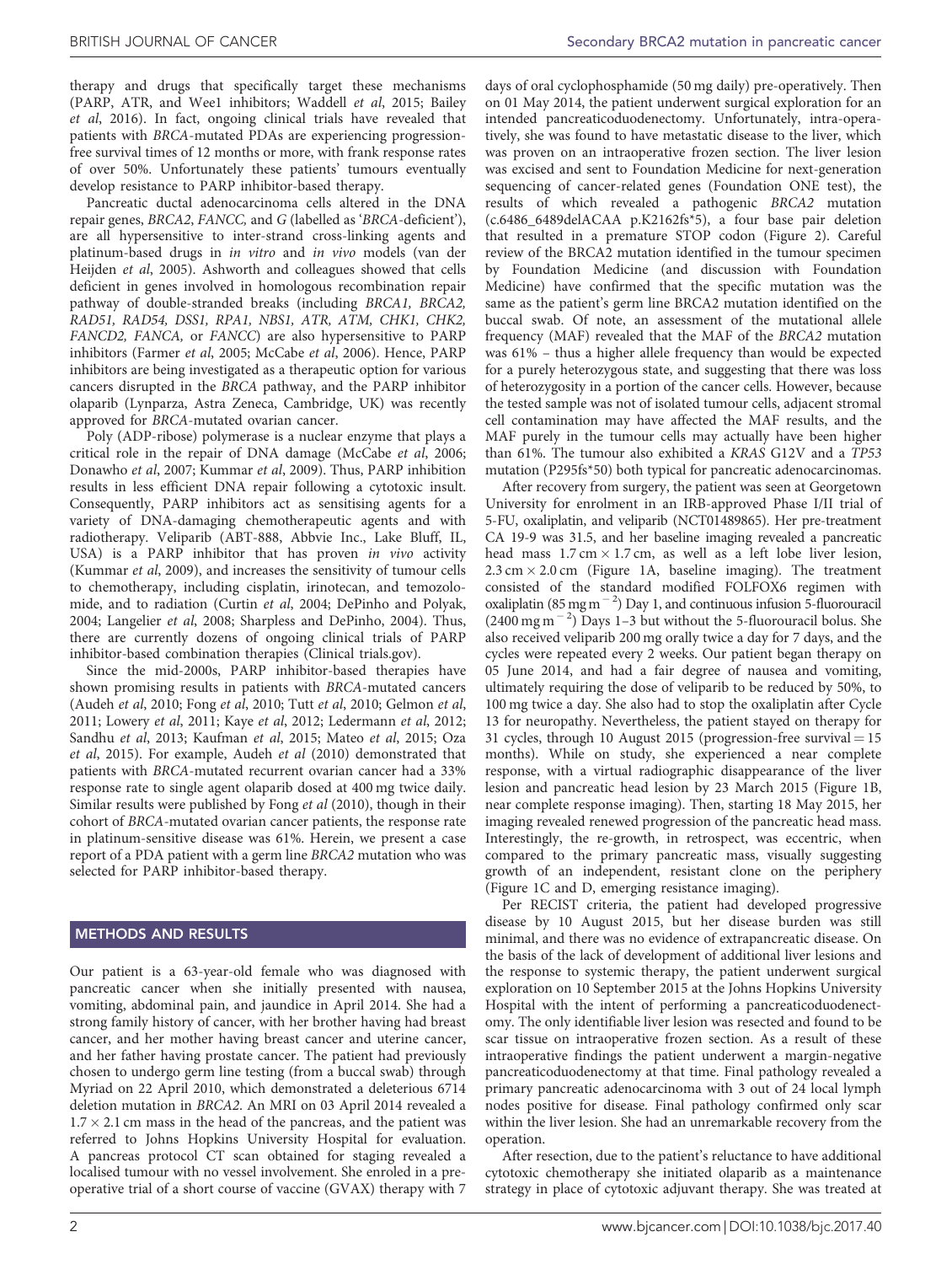<span id="page-2-0"></span>

Figure 1. Patient images. The baseline scans from 28 May 2014 revealed a liver lesion and pancreatic mass. These lesions slowly improved on veliparib, 5-FU, and oxaliplatin therapy, and by 23 March 2015, the liver lesion was not visible, and the pancreatic mass was barely visible. However, from May 2015 to August 2015, there was steady re-growth of what proved to be a resistant clone in the pancreas, eccentric from the original mass.

400 mg orally twice a day, but quickly needed to reduce the dose to 200 mg twice a day due to nausea and fatigue. During this time, the resection specimen was re-sent to Foundation Medicine, which again reported the original mutations (including the identical KRAS and TP53 mutations), but also revealed a new somatic (secondary) BRCA2 mutation (c.6448\_6473delAAAGTTTCTCCA TATCTCTCTCAATT p.K2150fs\*17). This somatic 26 base deletion in the BRCA2 gene was located 13 bases upstream of the germ line 4 base pair deletion of the same allele. This secondary somatic deletion restored the reading frame of the BRCA2 gene, which contained the four base deletion ([Figure 2](#page-3-0)). Interestingly, the MAF of the secondary mutation from the pancreatic resection specimen was only 8%, whereas the MAF of the germ line BRCA2 mutation was reduced to 52%. These results suggest that only a relatively small portion of the mutated alleles harboured this secondary mutation. Clinically, immediately following the pancreaticoduodenectomy, there was no evidence of recurrent metastatic disease and the functional consequences of this secondary mutation in this context were not known. That is, although the reading frame was restored, there was no knowledge of whether this produced a fully, or even hypo-functional BRCA2. As a consequence, olaparib was continued. Unfortunately, by early January, 2016 the patient was clearly becoming symptomatic, and imaging revealed early peritoneal carcinomatosis, suggesting olaparib offered no control of her disease. Thus, she was taken off therapy, and was able to enrol in an immunotherapy trial of the combination of the CXCR2 antagonist, AZD5069, and durvalumab (NCT02499328). While on

[www.bjcancer.com](http://www.bjcancer.com) | DOI:10.1038/bjc.2017.40 3

study, she developed suppurative cholecystitis, and passed away on 24 May 2016.

### **CONCLUSIONS**

Many PARP inhibitor resistance mechanisms have been proposed ([Montoni](#page-4-0) et al, 2013), but Sakai et al [\(2008\)](#page-4-0) and Edwards et al [\(2008\)](#page-4-0) were the first to describe that BRCA2 reversion mutations could confer resistance to PARP inhibitor-based therapy ([Ashworth, 2008\)](#page-3-0). They demonstrated that the PDA cell line CAPAN1 that has lost one copy of the BRCA2 gene and harbours a c.6174delT mutation in the other, are exquisitely sensitive to potent PARP inhibitors ([McCabe](#page-4-0) et al, 2005). In the cell line, this mutation was accompanied by a loss of the wild-type copy of the BRCA2 gene, yet made a truncated protein  $\sim$  2000 amino acids. This study, albeit in just one cell line, demonstrated that PARP inhibitors targeted this BRCA2 genetic lesion by showing that isogenic cells generated to become  $>1000$ -fold resistant harboured a secondary mutation, which restored the open reading frame of the BRCA2 sequence, and thus restoring the DNA repair function (i.e., RAD51 binding to the BRCA repeats; [Ashworth, 2008](#page-3-0)).

Subsequently, others also demonstrated the presence of secondary BRCA1/2 mutations that confer resistance to therapy in BRCA1/2-mutated ovarian cancer patients, whose tumours had become resistant to platinum-based therapies [\(Swisher](#page-5-0) et al, 2008;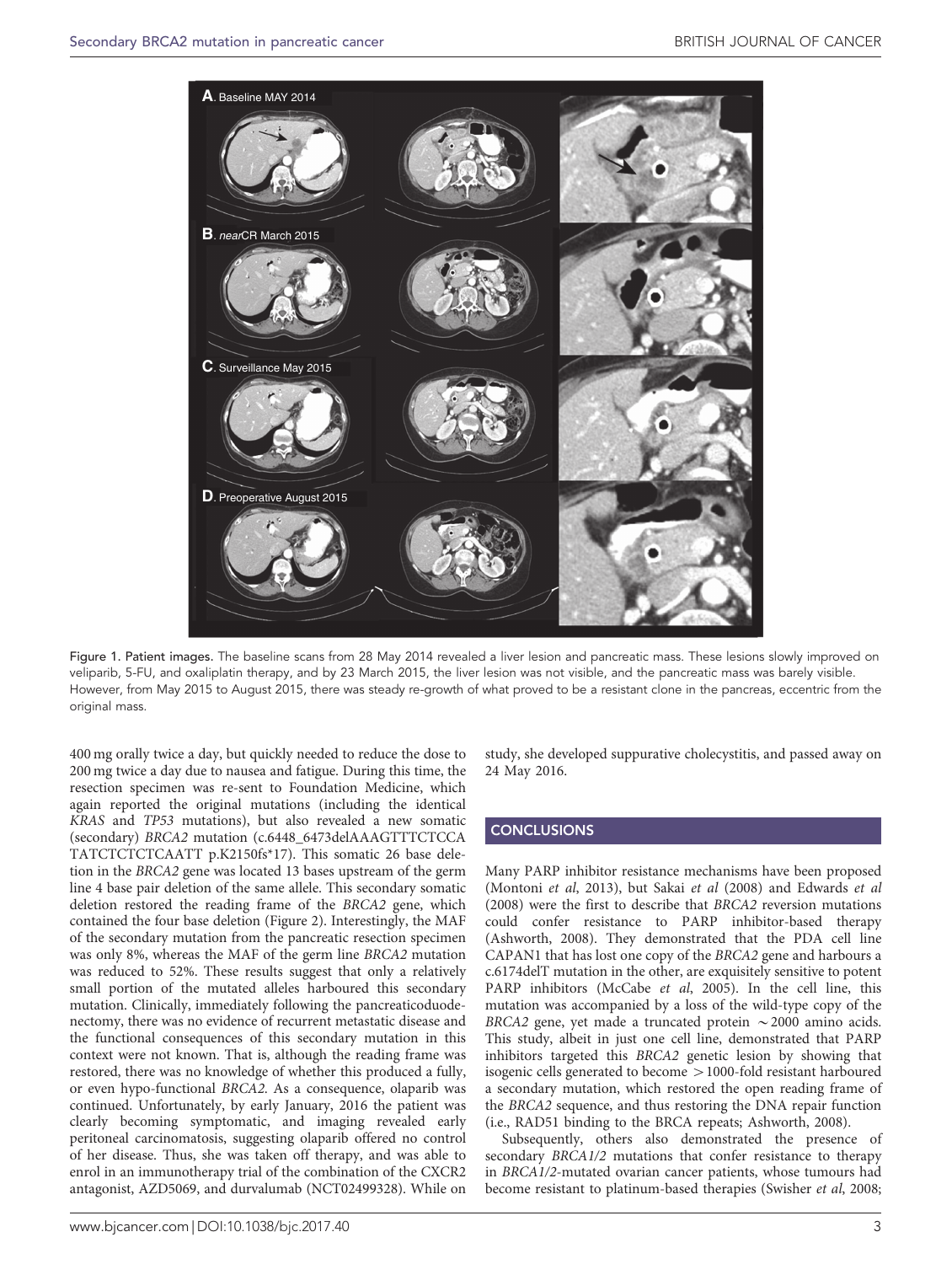<span id="page-3-0"></span>

Figure 2. Germ line and secondary BRCA2 mutations in pancreatic cancer. (A) Location of mutations in exon 11 – note proximity. (B) The germ line mutation with the deletion highlighted in yellow, with C showing the resultant transcript with a premature STOP codon. D shows the secondary somatic mutation in normal BRCA2 sequence, with E showing the secondary mutation in the context of the germ line deletion with restoration of the reading frame. The green box with arrow shows how the secondary mutation brings the coding region back into the correct reading frame. A full colour version of this figure is available at the British Journal of Cancer journal online

[Norquist](#page-4-0) et al, 2011), and may occur through a variety of mechanisms that would not be detected using NGS for selected genes and may require whole-genome sequencing [\(Patch](#page-4-0) et al, [2015](#page-4-0)). Importantly, Sakai et al [\(2008\)](#page-4-0) demonstrated that the platinum-resistant, BRCA2 functionally reverted ovarian cancer cell lines also demonstrate resistance to PARP inhibitor therapy. Additional studies in breast and ovarian cancer patients described the development of BRCA reversion and PARP inhibitor resistance ([Barber](#page-4-0) et al, 2013). Of note, Ang et al (2013) assessed response to chemotherapy including platinum-based chemotherapy in patients with PARP inhibitor (olaparib)-resistant ovarian cancer. Surprisingly, these PARP inhibitor-resistant ovarian cancers retained sensitivity to chemotherapies including platinums. However, these observations were confounded by the fact that none of the PARP inhibitorresistant ovarian cancers were found to have BRCA reversion events, thus providing evidence that other mechanisms may be at play such as defects in drug transport or drug metabolism.

As our patient received several therapies, including those that target similar mechanisms such as platinum and PARP inhibition, it is difficult to be definitive. Yet it is reasonable that either the platinum and/or the PARP inhibitor induced selection pressure on the tumour to restore defective DNA damage response mechanisms. To our knowledge, this is the first report of a BRCA2 reversion mutation, which conferred resistance to PARP inhibitorbased therapy in a PDA patient. Future studies are needed to understand this important mechanism of resistance and how it may impact the choice of therapy for patients with pancreatic cancer. Central to this approach is the assessment of tumour biopsies pre- and post treatment.

#### ACKNOWLEDGEMENTS

We wish to thank the Ruesch Center for the Cure of Gastrointestinal Cancers for support of the clinical trial; Abbvie Inc. for supplying the veliparib; and Foundation Medicine for providing detailed analyses of the tumour mutational testing. Also, the 2015 Pancreatic Cancer Action Network American Association for Cancer Research Acceleration Network Grant (15-90-25-BROD).

# CONFLICT OF INTEREST

The authors declare no conflict of interest.

## REFERENCES

- Ang JE, Gourley C, Powell CB, High H, Shapira-Frommer R, Castonguay V, De Greve J, Atkinson T, Yap TA, Sandhu S, Banerjee S, Chen LM, Friedlander ML, Kaufman B, Oza AM, Matulonis U, Barber LJ, Kozarewa I, Fenwick K, Assiotis I, Campbell J, Chen L, de Bono JS, Gore ME, Lord CJ, Ashworth A, Kaye SB (2013) Efficacy of chemotherapy in BRCA1/2 mutation carrier ovarian cancer in the setting of PARP inhibitor resistance: a multi-institutional study. Clin Cancer Res 19(19): 5485–5493.
- Ashworth A (2008) Drug resistance caused by reversion mutation. Cancer Res 68(24): 10021–10023.
- Audeh MW, Carmichael J, Penson RT, Friedlander M, Powell B, Bell-McGuinn KM, Scott C, Weitzel JN, Oaknin A, Loman N, Lu K, Schmutzler RK, Matulonis U, Wickens M, Tutt A (2010) Oral poly (ADP-ribose) polymerase inhibitor olaparib in patients with BRCA1 or BRCA2 mutations and recurrent ovarian cancer: a proof-of-concept trial. Lancet 376(9737): 245–251.
- Bailey P, Chang DK, Nones K, Johns AL, Patch AM, Gingras MC, Miller DK, Christ AN, Bruxner TJ, Quinn MC, Nourse C, Murtaugh LC, Harliwong I, Idrisoglu S, Manning S, Nourbakhsh E, Wani S, Fink L, Holmes O, Chin V, Anderson MJ, Kazakoff S, Leonard C, Newell F, Waddell N, Wood S, Xu Q, Wilson PJ, Cloonan N, Kassahn KS, Taylor D, Quek K, Robertson A, Pantano L, Mincarelli L, Sanchez LN, Evers L, Wu J, Pinese M, Cowley MJ, Jones MD, Colvin EK, Nagrial AM, Humphrey ES, Chantrill LA, Mawson A, Humphris J, Chou A, Pajic M, Scarlett CJ, Pinho AV, Giry-Laterriere M, Rooman I, Samra JS, Kench JG, Lovell JA, Merrett ND, Toon CW, Epari K, Nguyen NQ, Barbour A, Zeps N, Moran-Jones K, Jamieson NB, Graham JS, Duthie F, Oien K, Hair J, Grutzmann R, Maitra A, Iacobuzio-Donahue CA, Wolfgang CL, Morgan RA, Lawlor RT, Corbo V, Bassi C, Rusev B, Capelli P, Salvia R, Tortora G, Mukhopadhyay D, Petersen GM. Australian Pancreatic Cancer Genome IMunzy DM, Fisher WE, Karim SA, Eshleman JR, Hruban RH, Pilarsky C, Morton JP, Sansom OJ, Scarpa A, Musgrove EA, Bailey UM, Hofmann O, Sutherland RL, Wheeler DA, Gill AJ, Gibbs RA, Pearson JV, Waddell N, Biankin AV, Grimmond SM (2016) Genomic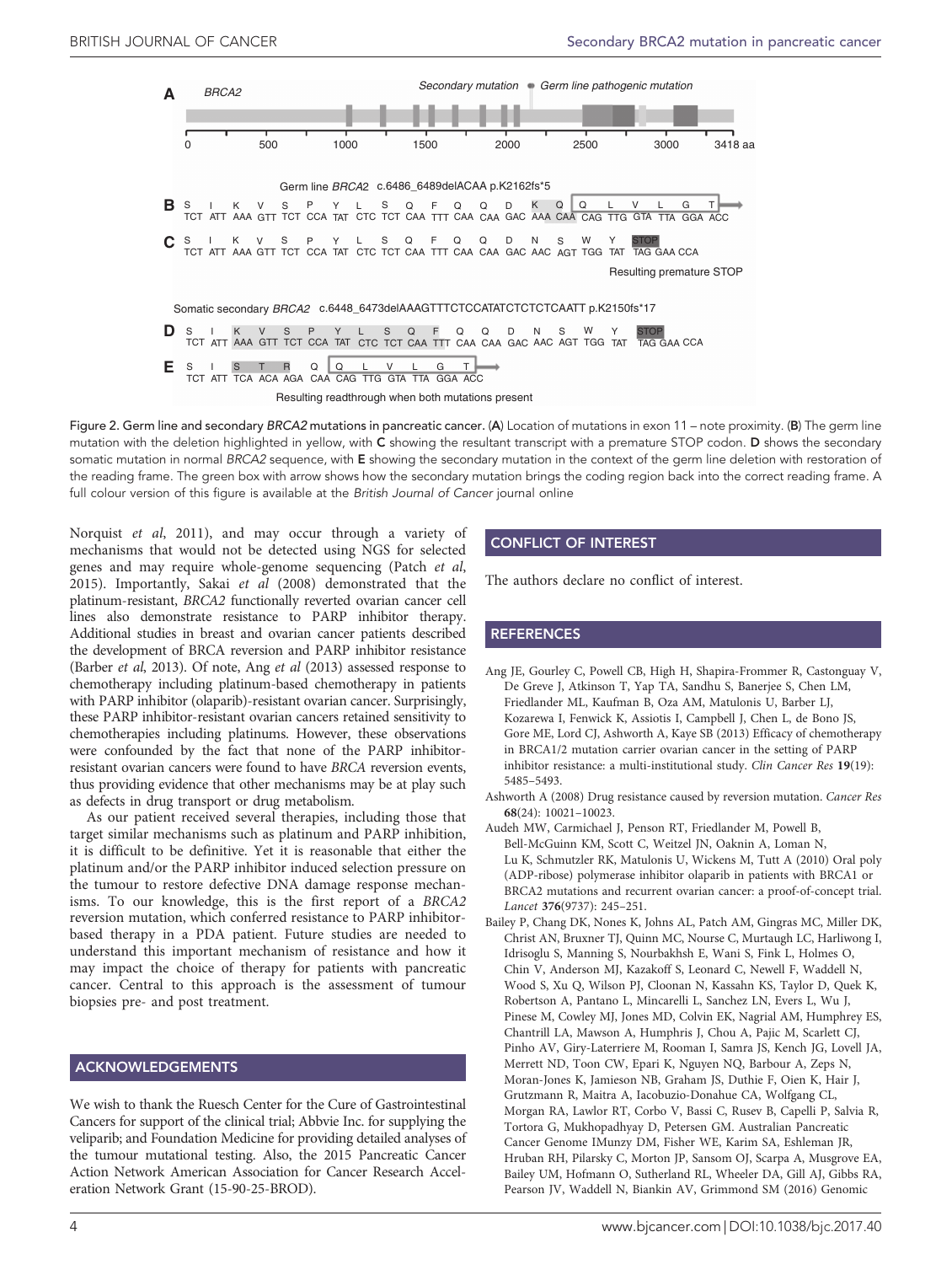<span id="page-4-0"></span>analyses identify molecular subtypes of pancreatic cancer. Nature 531(7592): 47–52.

- Barber LJ, Sandhu S, Chen L, Campbell J, Kozarewa I, Fenwick K, Assiotis I, Rodrigues DN, Reis Filho JS, Moreno V, Mateo J, Molife LR, De Bono J, Kaye S, Lord CJ, Ashworth A (2013) Secondary mutations in BRCA2 associated with clinical resistance to a PARP inhibitor. J Pathol 229(3): 422–429.
- Curtin NJ, Wang LZ, Yiakouvaki A, Kyle S, Arris CA, Canan-Koch S, Webber SE, Durkacz BW, Calvert HA, Hostomsky Z, Newell DR (2004) Novel poly (ADP-ribose) polymerase-1 inhibitor, AG14361, restores sensitivity to temozolomide in mismatch repair-deficient cells. Clin Cancer Res 10(3): 881–889.
- DePinho RA, Polyak K (2004) Cancer chromosomes in crisis. Nat Genet 36(9): 932–934.
- Donawho CK, Luo Y, Luo Y, Penning TD, Bauch JL, Bouska JJ, Bontcheva-Diaz VD, Cox BF, DeWeese TL, Dillehay LE, Ferguson DC, Ghoreishi-Haack NS, Grimm DR, Guan R, Han EK, Holley-Shanks RR, Hristov B, Idler KB, Jarvis K, Johnson EF, Kleinberg LR, Klinghofer V, Lasko LM, Liu X, Marsh KC, McGonigal TP, Meulbroek JA, Olson AM, Palma JP, Rodriguez LE, Shi Y, Stavropoulos JA, Tsurutani AC, Zhu GD, Rosenberg SH, Giranda VL, Frost DJ (2007) ABT-888, an orally active poly (ADP-ribose) polymerase inhibitor that potentiates DNA-damaging agents in preclinical tumor models. Clin Cancer Res 13(9): 2728–2737.
- Edwards SL, Brough R, Lord CJ, Natrajan R, Vatcheva R, Levine DA, Boyd J, Reis-Filho JS, Ashworth A (2008) Resistance to therapy caused by intragenic deletion in BRCA2. Nature 451(7182): 1111–1115.
- Farmer H, McCabe N, Lord CJ, Tutt AN, Johnson DA, Richardson TB, Santarosa M, Dillon KJ, Hickson I, Knights C, Martin NM, Jackson SP, Smith GC, Ashworth A (2005) Targeting the DNA repair defect in BRCA mutant cells as a therapeutic strategy. Nature 434(7035): 917–921.
- Fong PC, Yap TA, Boss DS, Carden CP, Mergui-Roelvink M, Gourley C, De Greve J, Lubinski J, Shanley S, Messiou C, A'Hern R, Tutt A, Ashworth A, Stone J, Carmichael J, Schellens JH, de Bono JS, Kaye SB (2010) Poly(ADP)-ribose polymerase inhibition: frequent durable responses in BRCA carrier ovarian cancer correlating with platinum-free interval. J Clin Oncol 28(15): 2512–2519.
- Gelmon KA, Tischkowitz M, Mackay H, Swenerton K, Robidoux A, Tonkin K, Hirte H, Huntsman D, Clemons M, Gilks B, Yerushalmi R, Macpherson E, Carmichael J, Oza A (2011) Olaparib in patients with recurrent high-grade serous or poorly differentiated ovarian carcinoma or triple-negative breast cancer: a phase 2, multicentre, open-label, non-randomised study. Lancet Oncol 12(9): 852–861.
- Kaufman B, Shapira-Frommer R, Schmutzler RK, Audeh MW, Friedlander M, Balmana J, Mitchell G, Fried G, Stemmer SM, Hubert A, Rosengarten O, Steiner M, Loman N, Bowen K, Fielding A, Domchek SM (2015) Olaparib monotherapy in patients with advanced cancer and a germline BRCA1/2 mutation. J Clin Oncol 33(3): 244–250.
- Kaye SB, Lubinski J, Matulonis U, Ang JE, Gourley C, Karlan BY, Amnon A, Bell-McGuinn KM, Chen LM, Friedlander M, Safra T, Vergote I, Wickens M, Lowe ES, Carmichael J, Kaufman B (2012) Phase II, openlabel, randomized, multicenter study comparing the efficacy and safety of olaparib, a poly (ADP-ribose) polymerase inhibitor, and pegylated liposomal doxorubicin in patients with BRCA1 or BRCA2 mutations and recurrent ovarian cancer. J Clin Oncol 30(4): 372–379.
- Kummar S, Kinders R, Gutierrez ME, Rubinstein L, Parchment RE, Phillips LR, Ji J, Monks A, Low JA, Chen A, Murgo AJ, Collins J, Steinberg SM, Eliopoulos H, Giranda VL, Gordon G, Helman L, Wiltrout R, Tomaszewski JE, Doroshow JH (2009) Phase 0 clinical trial of the poly (ADP-ribose) polymerase inhibitor ABT-888 in patients with advanced malignancies. J Clin Oncol 27(16): 2705–2711.
- Langelier MF, Servent KM, Rogers EE, Pascal JM (2008) A third zinc-binding domain of human poly (ADP-ribose) polymerase-1 coordinates DNA-dependent enzyme activation. J Biol Chem 283(7): 4105–4114.
- Ledermann J, Harter P, Gourley C, Friedlander M, Vergote I, Rustin G, Scott C, Meier W, Shapira-Frommer R, Safra T, Matei D, Macpherson E, Watkins C, Carmichael J, Matulonis U (2012) Olaparib maintenance therapy in platinum-sensitive relapsed ovarian cancer. N Engl J Med 366(15): 1382–1392.
- Lowery MA, Kelsen DP, Stadler ZK, Yu KH, Janjigian YY, Ludwig E, D'Adamo DR, Salo-Mullen E, Robson ME, Allen PJ, Kurtz RC, O'Reilly EM (2011) An emerging entity: pancreatic adenocarcinoma associated with a known BRCA mutation: clinical descriptors, treatment implications, and future directions. Oncologist 16(10): 1397–1402.
- Mateo J, Carreira S, Sandhu S, Miranda S, Mossop H, Perez-Lopez R, Nava Rodrigues D, Robinson D, Omlin A, Tunariu N, Boysen G, Porta N, Flohr P, Gillman A, Figueiredo I, Paulding C, Seed G, Jain S, Ralph C, Protheroe A, Hussain S, Jones R, Elliott T, McGovern U, Bianchini D, Goodall J, Zafeiriou Z, Williamson CT, Ferraldeschi R, Riisnaes R, Ebbs B, Fowler G, Roda D, Yuan W, Wu YM, Cao X, Brough R, Pemberton H, A'Hern R, Swain A, Kunju LP, Eeles R, Attard G, Lord CJ, Ashworth A, Rubin MA, Knudsen KE, Feng FY, Chinnaiyan AM, Hall E, de Bono JS (2015) DNA-repair defects and olaparib in metastatic prostate cancer. N Engl J Med 373(18): 1697–1708.
- McCabe N, Lord CJ, Tutt AN, Martin NM, Smith GC, Ashworth A (2005) BRCA2-deficient CAPAN-1 cells are extremely sensitive to the inhibition of poly (ADP-ribose) polymerase: an issue of potency. Cancer Biol Ther 4(9): 934–936.
- McCabe N, Turner NC, Lord CJ, Kluzek K, Bialkowska A, Swift S, Giavara S, O'Connor MJ, Tutt AN, Zdzienicka MZ, Smith GC, Ashworth A (2006) Deficiency in the repair of DNA damage by homologous recombination and sensitivity to poly (ADP-ribose) polymerase inhibition. Cancer Res 66(16): 8109–8115.
- Montoni A, Robu M, Pouliot E, Shah GM (2013) Resistance to PARPinhibitors in cancer therapy. Front Pharmacol 4: 18.
- Norquist B, Wurz KA, Pennil CC, Garcia R, Gross J, Sakai W, Karlan BY, Taniguchi T, Swisher EM (2011) Secondary somatic mutations restoring BRCA1/2 predict chemotherapy resistance in hereditary ovarian carcinomas. J Clin Oncol 29(22): 3008–3015.
- O'Reilly EM, Lowery MA, Segal MF, Smith SC, Moore MJ, Kindler HL, Golan T, Segal A, Salo-Mullen EE, Hollywood E, Epstein AS, Capanu M, Moynahan ME, Fusco A, Stadler ZK, Do RKG, Chen AP, Yu KH, Tang LH, Kelsen DP (2014) Phase IB trial of cisplatin (C), gemcitabine (G), and veliparib (V) in patients with known or potential BRCA or PALB2-mutated pancreas adenocarcinoma (PC). J Clin Oncol 32(5s suppl): abstr 4023.
- Oza AM, Cibula D, Benzaquen AO, Poole C, Mathijssen RH, Sonke GS, Colombo N, Spacek J, Vuylsteke P, Hirte H, Mahner S, Plante M, Schmalfeldt B, Mackay H, Rowbottom J, Lowe ES, Dougherty B, Barrett JC, Friedlander M (2015) Olaparib combined with chemotherapy for recurrent platinum-sensitive ovarian cancer: a randomised phase 2 trial. Lancet Oncol 16(1): 87–97.
- Patch AM, Christie EL, Etemadmoghadam D, Garsed DW, George J, Fereday S, Nones K, Cowin P, Alsop K, Bailey PJ, Kassahn KS, Newell F, Quinn MC, Kazakoff S, Quek K, Wilhelm-Benartzi C, Curry E, Leong HS. Australian Ovarian Cancer Study GHamilton A, Mileshkin L, Au-Yeung G, Kennedy C, Hung J, Chiew YE, Harnett P, Friedlander M, Quinn M, Pyman J, Cordner S, O'Brien P, Leditschke J, Young G, Strachan K, Waring P, Azar W, Mitchell C, Traficante N, Hendley J, Thorne H, Shackleton M, Miller DK, Arnau GM, Tothill RW, Holloway TP, Semple T, Harliwong I, Nourse C, Nourbakhsh E, Manning S, Idrisoglu S, Bruxner TJ, Christ AN, Poudel B, Holmes O, Anderson M, Leonard C, Lonie A, Hall N, Wood S, Taylor DF, Xu Q, Fink JL, Waddell N, Drapkin R, Stronach E, Gabra H, Brown R, Jewell A, Nagaraj SH, Markham E, Wilson PJ, Ellul J, McNally O, Doyle MA, Vedururu R, Stewart C, Lengyel E, Pearson JV, Waddell N, deFazio A, Grimmond SM, Bowtell DD (2015) Whole-genome characterization of chemoresistant ovarian cancer. Nature 521(7553): 489–494.
- Pishvaian MJ, Wang H, Zhuang T, He AR, Hwang JJ, Hankin A, Ley L, White K, Littman SJ, Weiner LM, Marshall J, Brody JR (2013) A phase I/II study of ABT-888 in combination with 5-fluorouracil (5-FU) and oxaliplatin (Ox) in patients with metastatic pancreatic cancer (MPC). J Clin Oncol suppl 4: abstr 147.
- Sakai W, Swisher EM, Karlan BY, Agarwal MK, Higgins J, Friedman C, Villegas E, Jacquemont C, Farrugia DJ, Couch FJ, Urban N, Taniguchi T (2008) Secondary mutations as a mechanism of cisplatin resistance in BRCA2-mutated cancers. Nature 451(7182): 1116–1120.
- Sandhu SK, Schelman WR, Wilding G, Moreno V, Baird RD, Miranda S, Hylands L, Riisnaes R, Forster M, Omlin A, Kreischer N, Thway K, Gevensleben H, Sun L, Loughney J, Chatterjee M, Toniatti C, Carpenter CL, Iannone R, Kaye SB, de Bono JS, Wenham RM (2013) The poly (ADP-ribose) polymerase inhibitor niraparib (MK4827) in BRCA mutation carriers and patients with sporadic cancer: a phase 1 dose-escalation trial. Lancet Oncol 14(9): 882–892.
- Sharpless NE, DePinho RA (2004) Telomeres, stem cells, senescence, and cancer. J Clin Invest 113(2): 160-168.